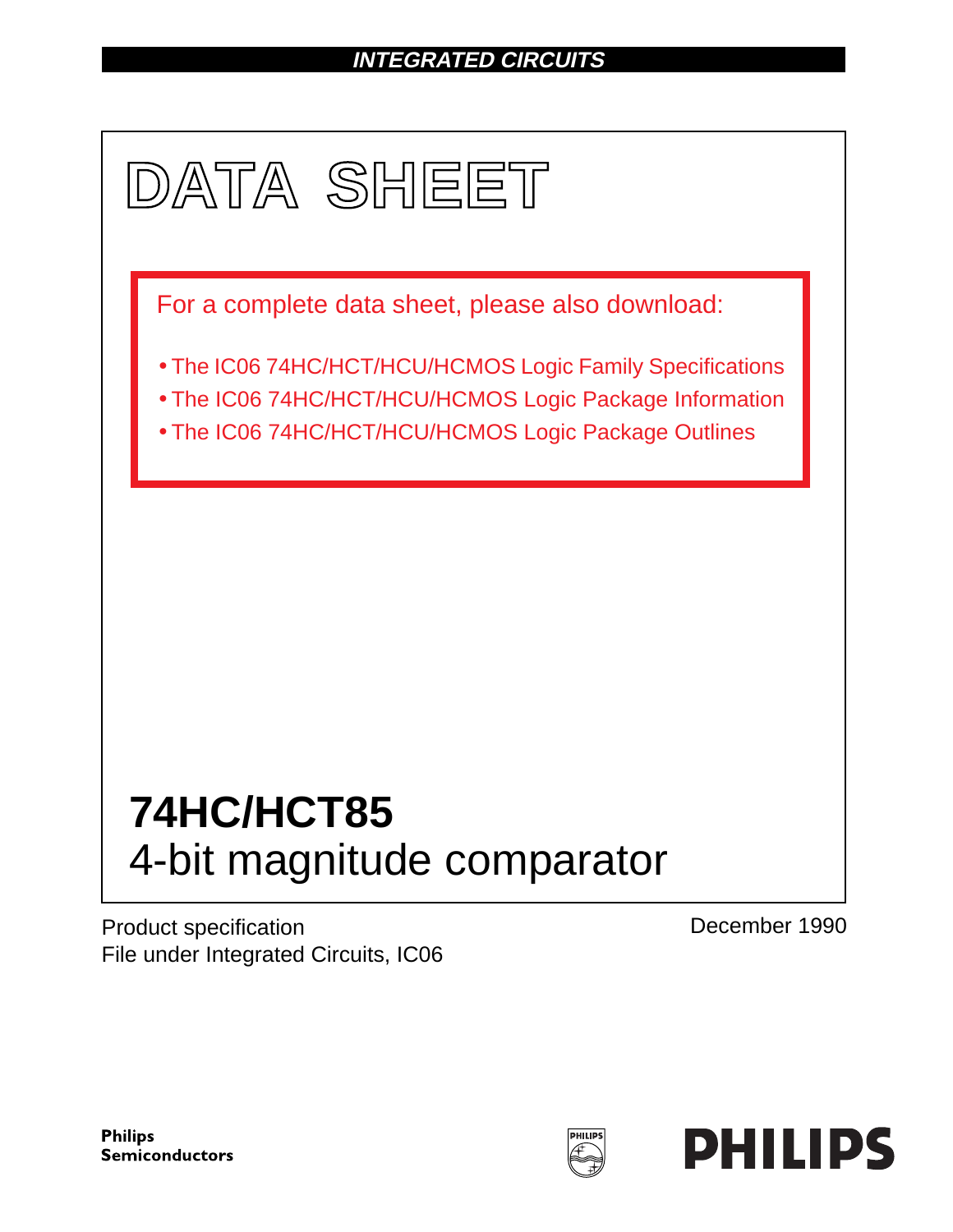## **4-bit magnitude comparator 74HC/HCT85**

### **FEATURES**

- Serial or parallel expansion without extra gating
- Magnitude comparison of any binary words
- Output capability: standard
- I<sub>CC</sub> category: MSI

### **GENERAL DESCRIPTION**

The 74HC/HCT85 are high-speed Si-gate CMOS devices and are pin compatible with low power Schottky TTL (LSTTL). They are specified in compliance with JEDEC standard no. 7A.

The 74HC/HCT85 are 4-bit magnitude comparators that can be expanded to almost any length. They perform comparison of two 4-bit binary, BCD or other monotonic codes and present the three possible magnitude results at the outputs ( $Q_{A>B}$ ,  $Q_{A=B}$  and  $Q_{A). The 4-bit inputs are$ 

weighted ( $A_0$  to  $A_3$  and  $B_0$  to  $B_3$ ), where  $A_3$  and  $B_3$  are the most significant bits.

The operation of the "85" is described in the function table, showing all possible logic conditions. The upper part of the table describes the normal operation under all conditions that will occur in a single device or in a series expansion scheme. In the upper part of the table the three outputs are mutually exclusive. In the lower part of the table, the outputs reflect the feed forward conditions that exist in the parallel expansion scheme.

For proper compare operation the expander inputs ( $I_{A>B}$ ,  $I_{A=B}$  and  $I_{A) to the least significant position must be$ connected as follows:  $I_{AB} =$  = LOW and  $I_{A=B}$  = HIGH.

For words greater than 4-bits, units can be cascaded by connecting outputs  $Q_{A\leq B}$ ,  $Q_{A>B}$  and  $Q_{A=B}$  to the corresponding inputs of the significant comparator.

## **QUICK REFERENCE DATA**

GND = 0 V;  $T_{amb}$  = 25 °C;  $t_r = t_f = 6$  ns

| <b>SYMBOL</b>               | <b>PARAMETER</b>                          | <b>CONDITIONS</b>             | <b>TYPICAL</b> | <b>UNIT</b> |    |
|-----------------------------|-------------------------------------------|-------------------------------|----------------|-------------|----|
|                             |                                           |                               | НC             | <b>HCT</b>  |    |
| $t_{\rm PHL}$ $t_{\rm PLH}$ | propagation delay                         | $C_L$ = 15 pF; $V_{CC}$ = 5 V |                |             |    |
|                             | $A_n$ , $B_n$ to $Q_{A>B}$ , $Q_{A$       |                               | 20             | 22          | ns |
|                             | $A_n$ , $B_n$ to $Q_{A=B}$                |                               | 18             | 20          | ns |
|                             | $I_{A, I_{A=B}, I_{A>B} to Q_{A, Q_{A>B}$ |                               | 15             | 15          | ns |
|                             | $I_{A=B}$ to $Q_{A=B}$                    |                               | 11             | 15          | ns |
| C <sub>1</sub>              | input capacitance                         |                               | 3.5            | 3.5         | pF |
| $C_{PD}$                    | power dissipation capacitance per package | notes 1 and 2                 | 18             | 20          | pF |

### **Notes**

1. C<sub>PD</sub> is used to determine the dynamic power dissipation (P<sub>D</sub> in  $\mu$ W):

 $P_D = C_{PD} \times V_{CC}^2 \times f_i + \sum (C_L \times V_{CC}^2 \times f_o)$  where:

 $f_i$  = input frequency in MHz

 $f<sub>o</sub>$  = output frequency in MHz

 $\Sigma$  (C<sub>L</sub> × V<sub>CC</sub><sup>2</sup> × f<sub>o</sub>) = sum of outputs

 $C_L$  = output load capacitance in pF

 $V_{\text{CC}}$  = supply voltage in V

2. For HC the condition is  $V_1$  = GND to  $V_{CC}$ For HCT the condition is  $V_1$  = GND to  $V_{CC}$  – 1.5 V

### **ORDERING INFORMATION**

See "74HC/HCT/HCU/HCMOS Logic Package Information".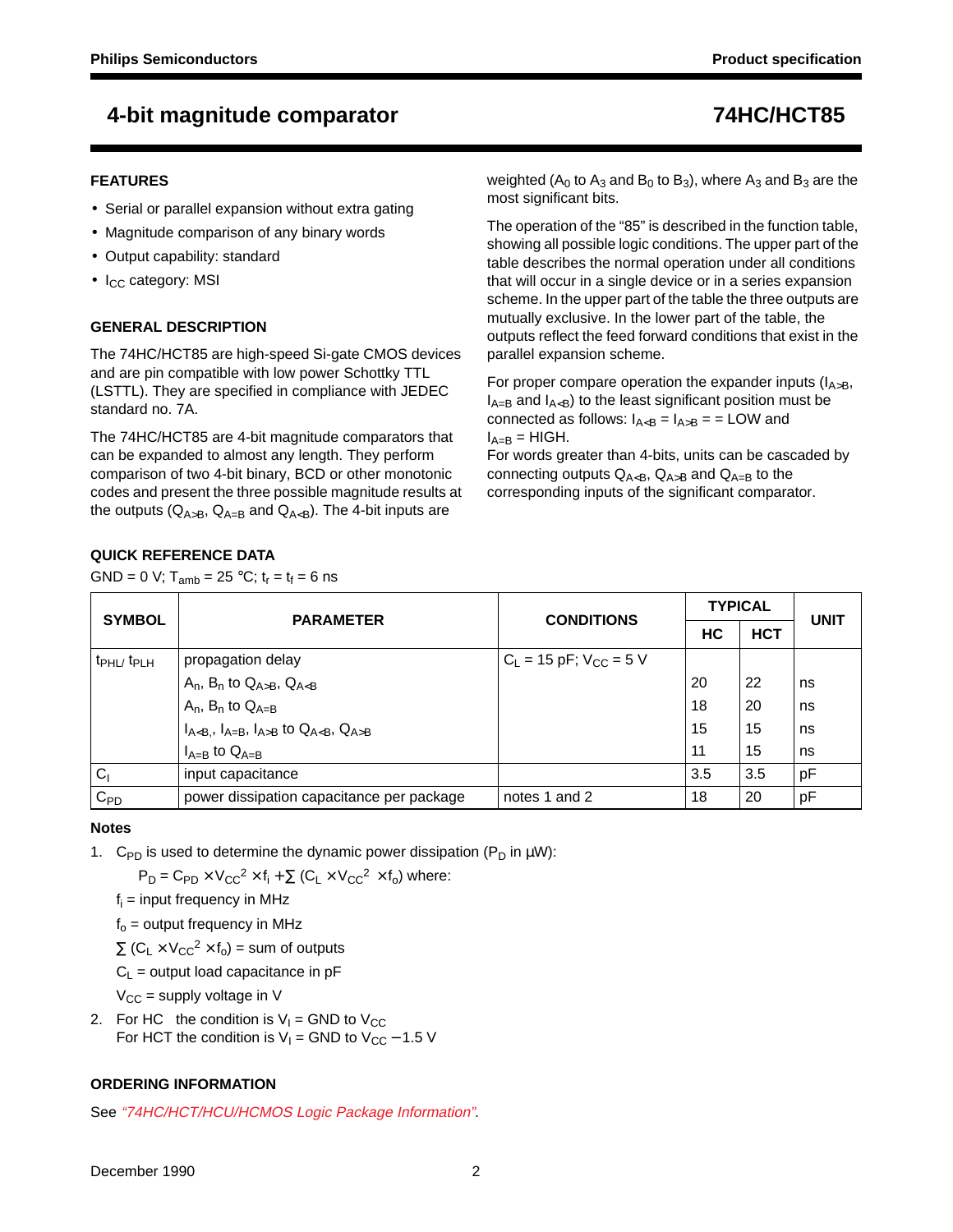## **PIN DESCRIPTION**

| PIN NO.        | <b>SYMBOL</b>  | <b>NAME AND FUNCTION</b> |
|----------------|----------------|--------------------------|
| $\overline{2}$ | $I_{A < B}$    | $A < B$ expansion input  |
| 3              | $I_{A=B}$      | $A = B$ expansion input  |
| $\overline{4}$ | $I_{A>B}$      | $A > B$ expansion input  |
| 5              | $Q_{A>B}$      | $A > B$ output           |
| 6              | $Q_{A=B}$      | $A = B$ output           |
| $\overline{7}$ | $Q_{A$         | $A < B$ output           |
| 8              | <b>GND</b>     | ground $(0 V)$           |
| 9, 11, 14, 1,  | $B_0$ to $B_3$ | word B inputs            |
| 10, 12, 13, 15 | $A_0$ to $A_3$ | word A inputs            |
| 16             | $V_{\rm CC}$   | positive supply voltage  |

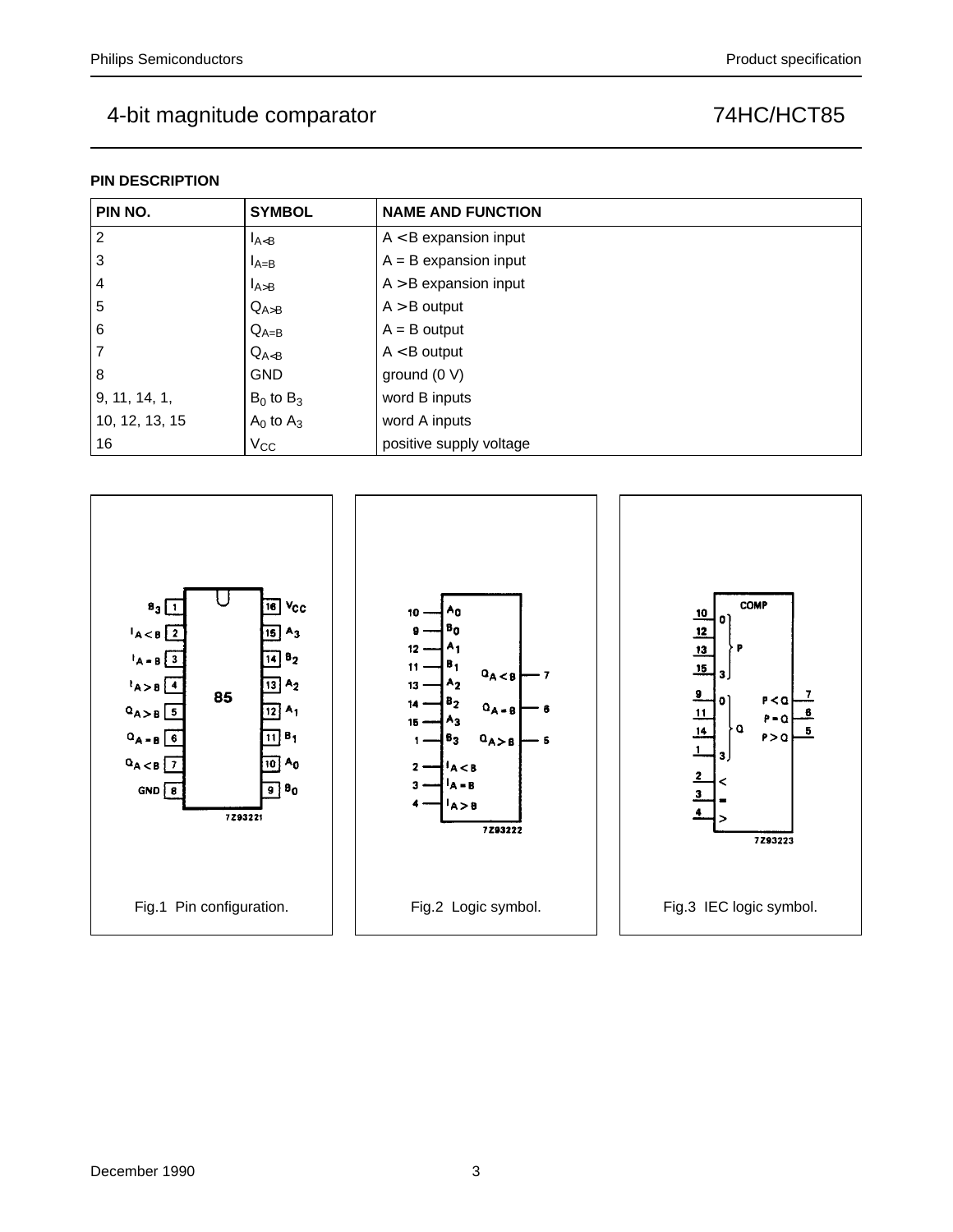## 4-bit magnitude comparator and the magnitude of the state of the T4HC/HCT85



## **APPLICATIONS**

- Process controllers
- Servo-motor control

### **FUNCTION TABLE**

|             |             | <b>COMPARING INPUTS</b> |               |           | <b>CASCADING INPUTS</b> |           | <b>OUTPUTS</b> |        |           |  |
|-------------|-------------|-------------------------|---------------|-----------|-------------------------|-----------|----------------|--------|-----------|--|
| $A_3, B_3$  | $A_2, B_2$  | $A_1, B_1$              | $A_0$ , $B_0$ | $I_{A>B}$ | $I_{A$                  | $I_{A=B}$ | $Q_{A>B}$      | $Q_{A$ | $Q_{A=B}$ |  |
| $A_3>B_3$   | X           | Χ                       | X             | X         | X                       | X         | Н              |        |           |  |
| $A_3 < B_3$ | X           | Χ                       | X             | Χ         | X                       | X         | L              | H      |           |  |
| $A_3 = B_3$ | $A_2>B_2$   | Χ                       | X             | Χ         | X                       | X         | н              |        |           |  |
| $A_3 = B_3$ | $A_2 < B_2$ | Χ                       | X             | X         | X                       | X         | L              | H      |           |  |
| $A_3 = B_3$ | $A_2=B_2$   | $A_1 > B_1$             | X             | Χ         | X                       | X         | H              |        |           |  |
| $A_3 = B_3$ | $A_2 = B_2$ | $A_1 < B_1$             | X             | Χ         | X                       | X         | L              | н      |           |  |
| $A_3 = B_3$ | $A_2 = B_2$ | $A_1 = B_1$             | $A_0 > B_0$   | X         | X                       | X         | Н              |        |           |  |
| $A_3=B_3$   | $A_2=B_2$   | $A_1 = B_1$             | $A_0 < B_0$   | X         | X                       | X         | L              | H      |           |  |
| $A_3 = B_3$ | $A_2 = B_2$ | $A_1 = B_1$             | $A_0 = B_0$   | H         |                         |           | $\mathsf{H}$   |        |           |  |
| $A_3 = B_3$ | $A_2=B_2$   | $A_1 = B_1$             | $A_0 = B_0$   |           | H                       |           |                | Н      |           |  |
| $A_3 = B_3$ | $A_2 = B_2$ | $A_1 = B_1$             | $A_0 = B_0$   | L         |                         | Н         | L              |        | Η         |  |
| $A_3 = B_3$ | $A_2=B_2$   | $A_1 = B_1$             | $A_0 = B_0$   | X         | X                       | H         | L              |        | Η         |  |
| $A_3 = B_3$ | $A_2 = B_2$ | $A_1 = B_1$             | $A_0 = B_0$   | H         | H                       |           | L              |        |           |  |
| $A_3 = B_3$ | $A_2 = B_2$ | $A_1 = B_1$             | $A_0 = B_0$   | L         |                         |           | Η              | Н      |           |  |

### **Notes**

1.  $H = HIGH$  voltage level

L = LOW voltage level

 $X =$  don't care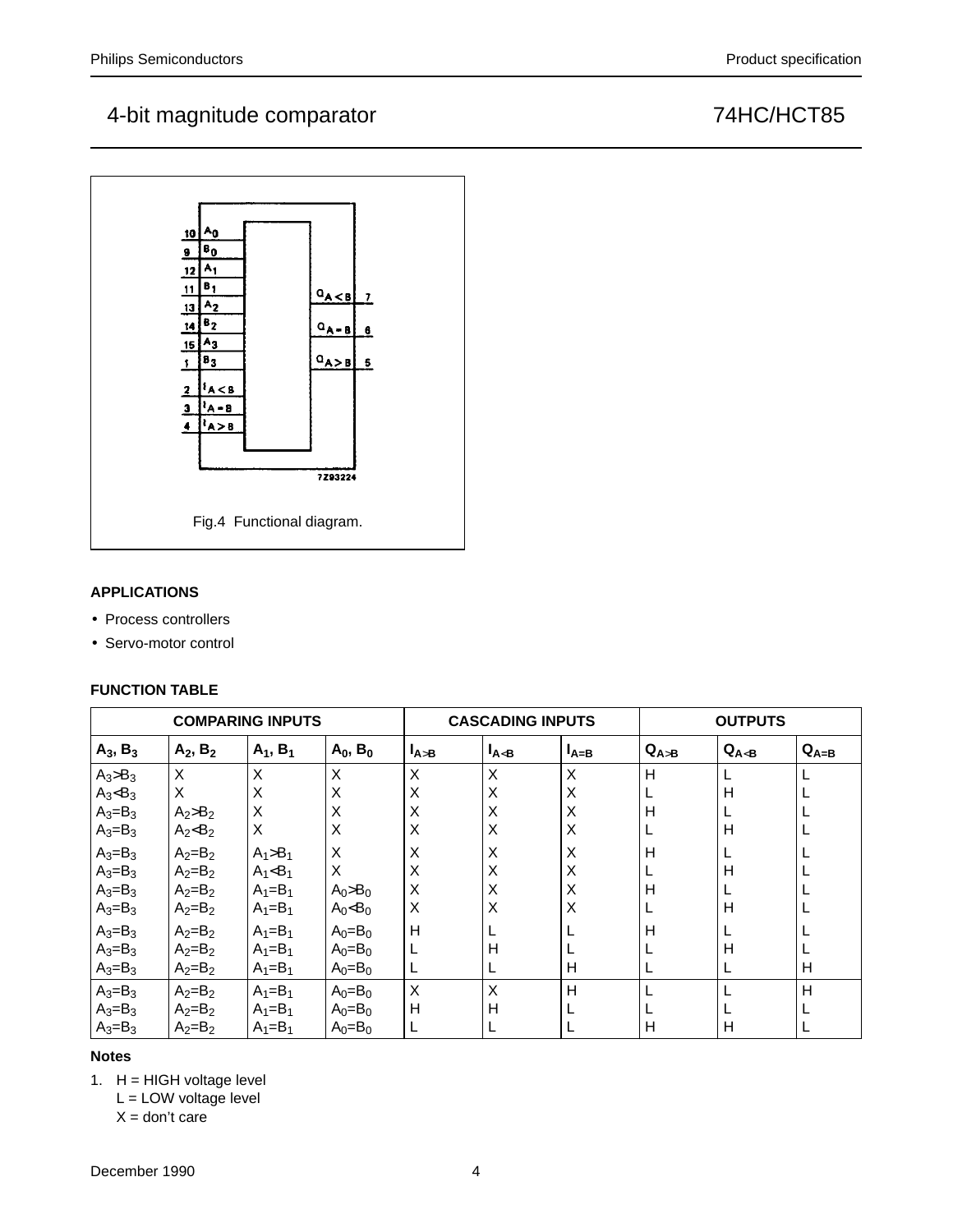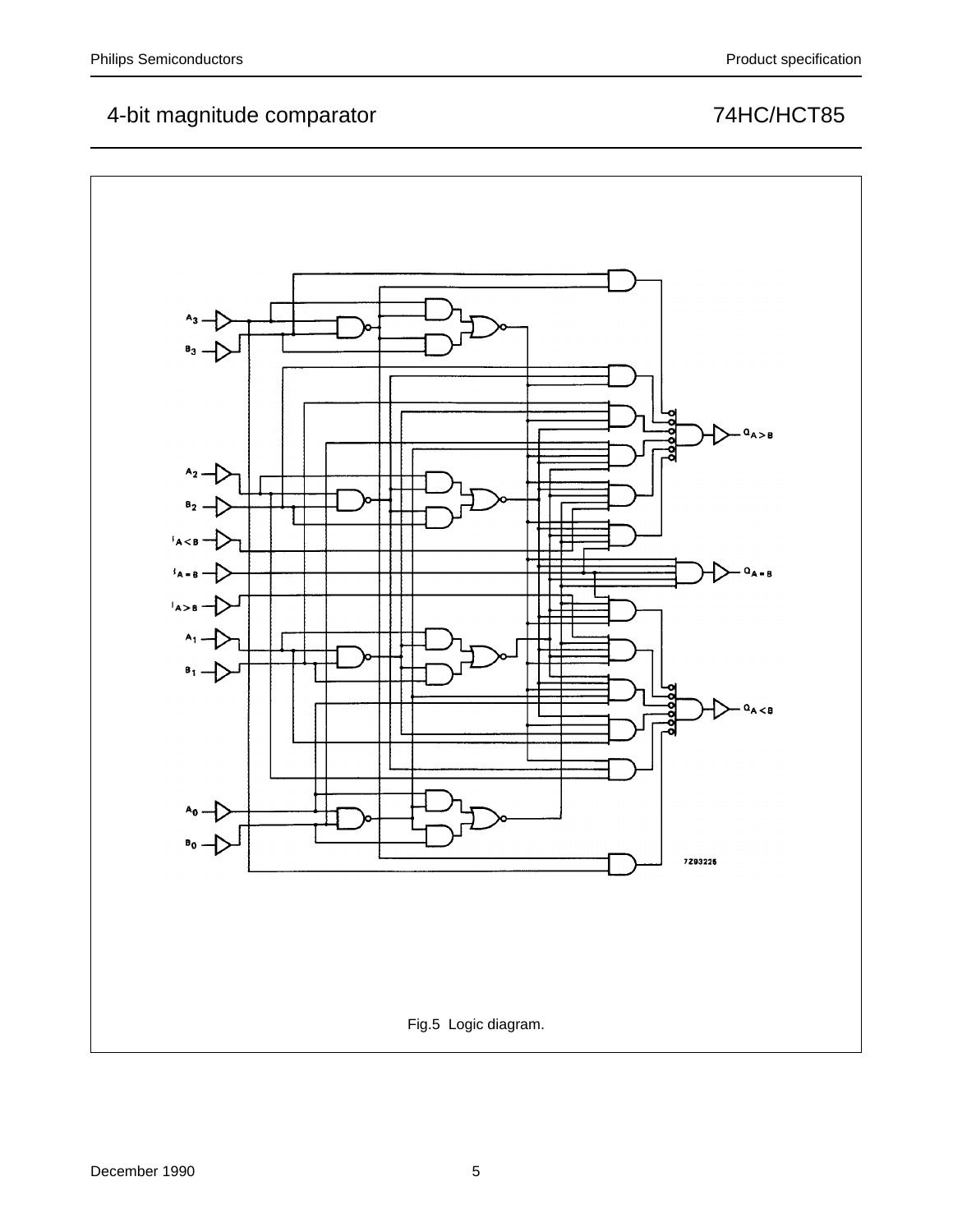## **DC CHARACTERISTICS FOR 74HC**

For the DC characteristics see "74HC/HCT/HCU/HCMOS Logic Family Specifications".

Output capability: standard I<sub>CC</sub> category: MSI

## **AC CHARACTERISTICS FOR 74HC**

GND = 0 V;  $t_r = t_f = 6$  ns;  $C_L = 50$  pF

|                                           |                                                               | $T_{amb}$ (°C) |                |                 |      |                 |      |                 |    |                   | <b>TEST CONDITIONS</b> |
|-------------------------------------------|---------------------------------------------------------------|----------------|----------------|-----------------|------|-----------------|------|-----------------|----|-------------------|------------------------|
| <b>SYMBOL</b>                             | <b>PARAMETER</b>                                              |                |                |                 |      | $V_{CC}$        |      |                 |    |                   |                        |
|                                           |                                                               | $+25$          |                | $-40$ to $+85$  |      | $-40$ to $+125$ |      | <b>UNIT</b>     |    | <b>WAVEFORMS</b>  |                        |
|                                           |                                                               | min.           | typ.           | max.            | min. | max.            | min. | max.            |    | (V)               |                        |
| $t_{\rm PHL}$ / $t_{\rm PLH}$             | propagation delay<br>$A_n$ , $B_n$ to $Q_{A>B}$ or $Q_{A$     |                | 63<br>23<br>18 | 195<br>39<br>33 |      | 245<br>49<br>42 |      | 295<br>59<br>50 | ns | 2.0<br>4.5<br>6.0 | Fig.6                  |
| $t_{\rm PHL}$ / $t_{\rm PLH}$             | propagation delay<br>$A_n$ , $B_n$ to $Q_{A=B}$               |                | 58<br>21<br>17 | 175<br>35<br>30 |      | 220<br>44<br>37 |      | 265<br>53<br>45 | ns | 2.0<br>4.5<br>6.0 | Fig.6                  |
| $t_{\rm PHL}$ / $t_{\rm PLH}$             | propagation delay<br>$I_{A, I_{A=B}, I_{A>B} toQ_{A, Q_{A>B}$ |                | 50<br>18<br>14 | 140<br>28<br>24 |      | 175<br>35<br>30 |      | 210<br>42<br>36 | ns | 2.0<br>4.5<br>6.0 | Fig.6                  |
| $t_{\rm PHL}$ / $t_{\rm PLH}$             | propagation delay<br>$I_{A=B}$ to $Q_{A=B}$                   |                | 39<br>14<br>11 | 120<br>24<br>20 |      | 150<br>30<br>26 |      | 180<br>36<br>31 | ns | 2.0<br>4.5<br>6.0 | Fig.6                  |
| $t$ <sub>THL</sub> $/$ $t$ <sub>TLH</sub> | output transition time                                        |                | 19<br>7<br>6   | 75<br>15<br>13  |      | 95<br>19<br>16  |      | 110<br>22<br>19 | ns | 2.0<br>4.5<br>6.0 | Fig.6                  |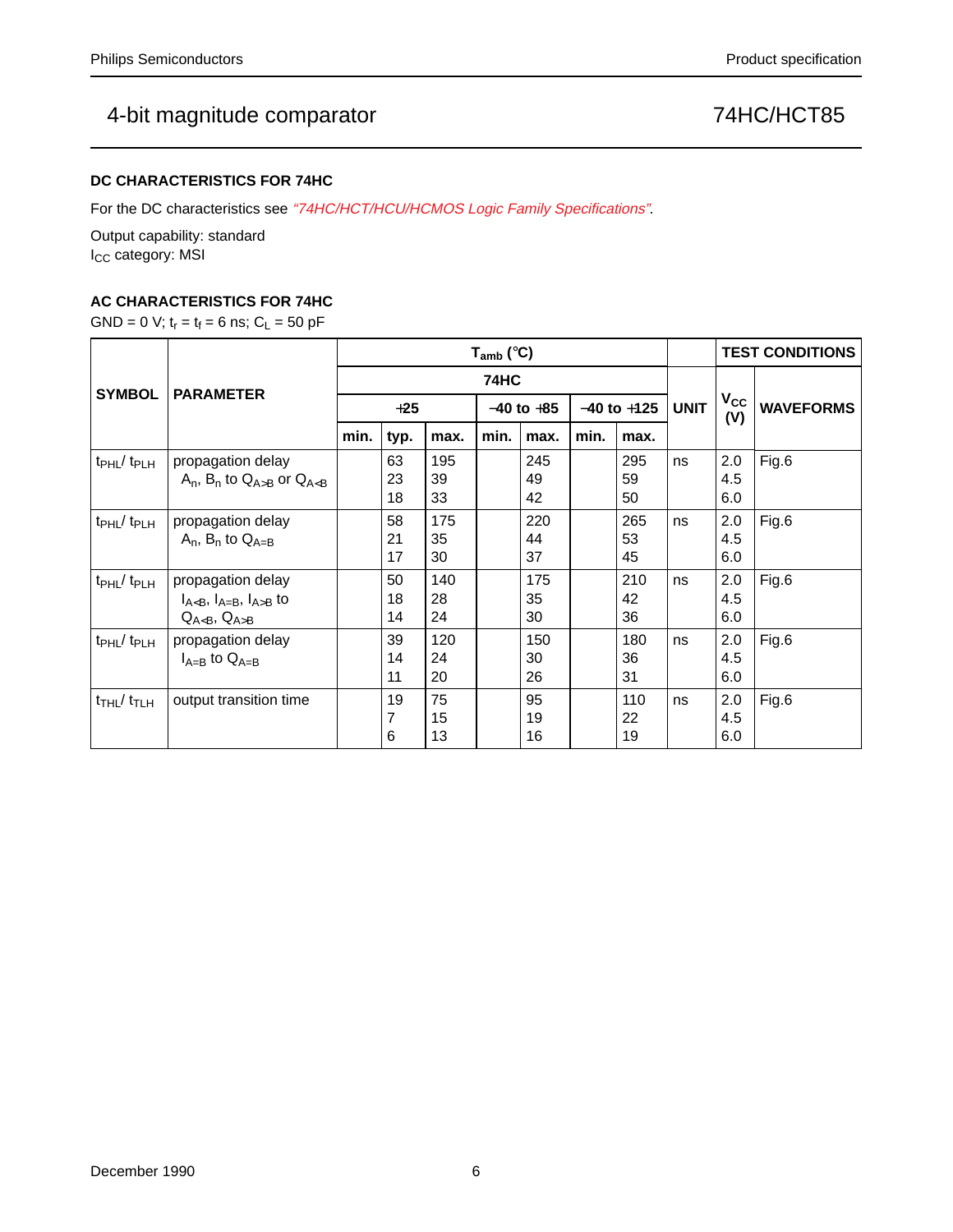### **DC CHARACTERISTICS FOR 74HCT**

For the DC characteristics see "74HC/HCT/HCU/HCMOS Logic Family Specifications".

Output capability: standard I<sub>CC</sub> category: MSI

### **Note to HCT types**

The value of additional quiescent supply current ( $\Delta I_{CC}$ ) for a unit load of 1 is given in the family specifications. To determine ∆I<sub>CC</sub> per input, multiply this value by the unit load coefficient shown in the table below.

| <b>INPUT</b>                   | UNIT LOAD COEFFICIENT |
|--------------------------------|-----------------------|
| I <sub>A<b< sub=""></b<></sub> | 1.00                  |
| l <sub>A&gt;B</sub>            | 1.00                  |
| !A=B                           | 1.50                  |
| $A_n$ , $B_n$                  | 1.50                  |

## **AC CHARACTERISTICS FOR 74HCT**

GND = 0 V;  $t_r = t_f = 6$  ns;  $C_L = 50$  pF

|                                           |                                                               | $T_{amb}$ (°C) |                |                |      |                 |      |             |                     | <b>TEST CONDITIONS</b> |       |
|-------------------------------------------|---------------------------------------------------------------|----------------|----------------|----------------|------|-----------------|------|-------------|---------------------|------------------------|-------|
| <b>SYMBOL</b>                             | <b>PARAMETER</b>                                              | 74HCT          |                |                |      |                 |      |             |                     |                        |       |
|                                           |                                                               | $+25$          |                | $-40$ to $+85$ |      | $-40$ to $+125$ |      | <b>UNIT</b> | $V_{\rm CC}$<br>(V) | <b>WAVEFORMS</b>       |       |
|                                           |                                                               | min.           | typ.           | max.           | min. | max.            | min. | max.        |                     |                        |       |
| $t_{\rm PHL}$ / $t_{\rm PLH}$             | propagation delay<br>$A_n$ , $B_n$ to $Q_{A>B}$ or $Q_{A<B}$  |                | 26             | 44             |      | 55              |      | 66          | ns                  | 4.5                    | Fig.6 |
| $t_{\rm PHL}/t_{\rm PLH}$                 | propagation delay<br>$A_n$ , $B_n$ to $Q_{A=B}$               |                | 24             | 40             |      | 50              |      | 60          | ns                  | 4.5                    | Fig.6 |
| $t_{\rm PHL}/t_{\rm PLH}$                 | propagation delay<br>$I_{A, I_{A=B}, I_{A>B} toQ_{A, Q_{A>B}$ |                | 18             | 31             |      | 39              |      | 47          | ns                  | 4.5                    | Fig.6 |
| $tpHL$ / $tpLH$                           | propagation delay<br>$I_{A=B}$ to $Q_{A=B}$                   |                | 18             | 31             |      | 39              |      | 47          | ns                  | 4.5                    | Fig.6 |
| $t$ <sub>THL</sub> $/$ $t$ <sub>TLH</sub> | output transition time                                        |                | $\overline{7}$ | 15             |      | 19              |      | 22          | ns                  | 4.5                    | Fig.6 |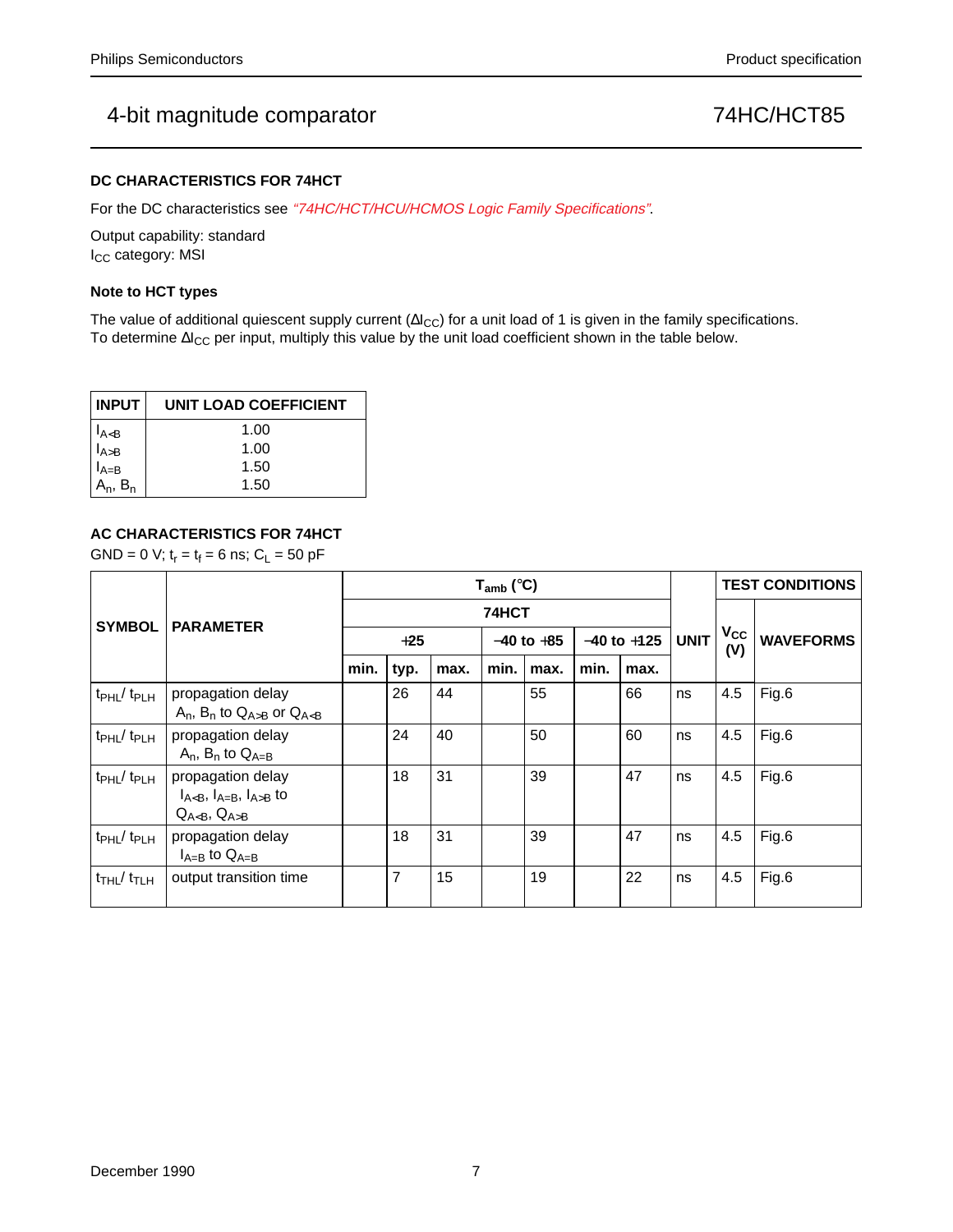## **AC WAVEFORMS**



## **APPLICATION INFORMATION**